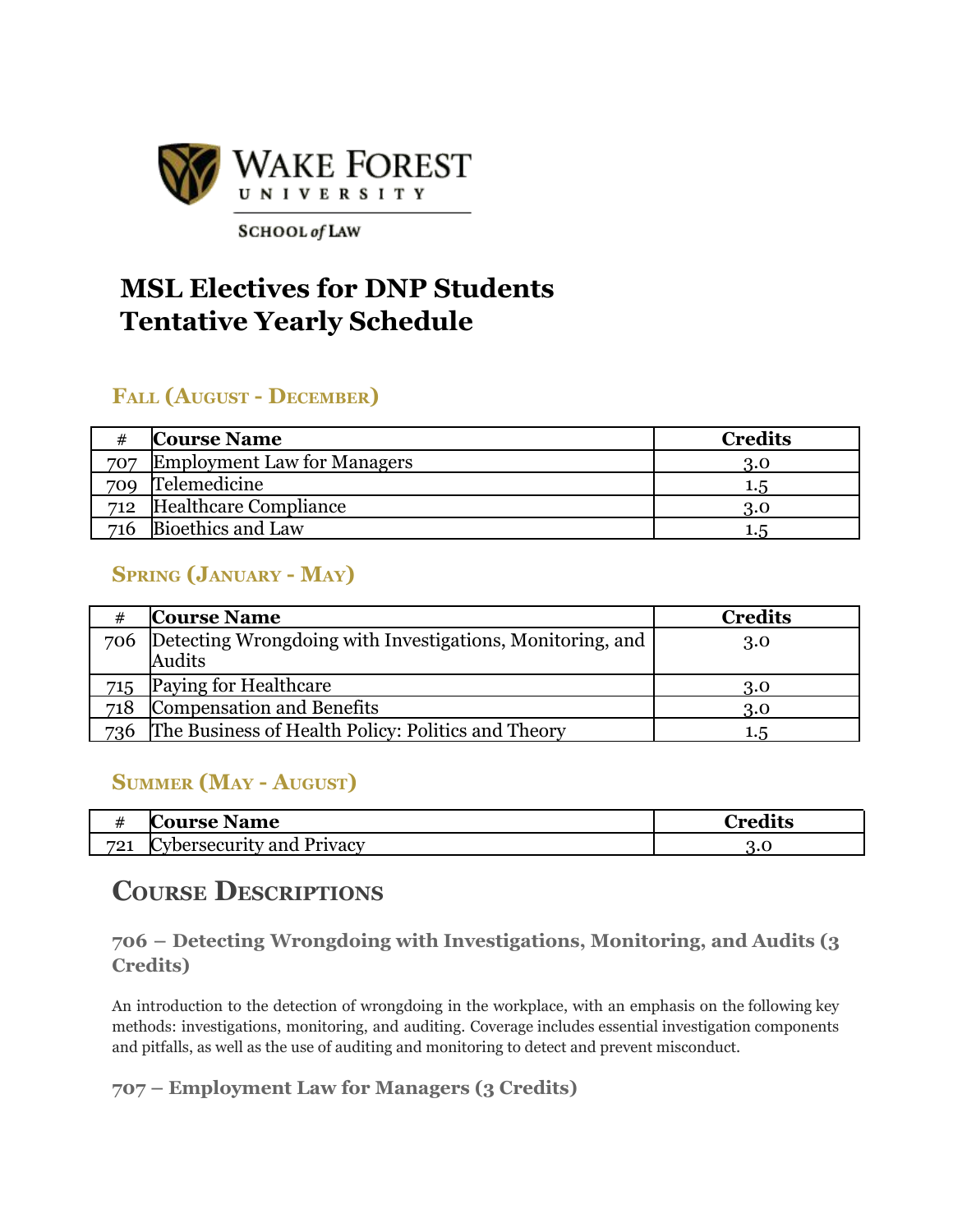An analysis of the relevant laws that regulate hiring, classification, evaluation, development, and discharge of employees. Covers the law prohibiting workplace discrimination on any basis under state and federal statutes and regulations, including Title VII, the Americans with Disabilities Act, the Equal Pay Act, and the Age Discrimination in Employment Act. Students will also explore the EEOC administrative process.

#### **709 – Telemedicine (1.5 Credits)**

This course is an introduction to the legal landscape governing the use of digital information and telecommunication technologies in patient care delivery. Coverage will include licensing and credentialing, technology, business models, contracts and governance issues impacting the rapidly growing global digital health industry.

#### **712 – Healthcare Compliance (3 Credits)**

This course will provide in-depth coverage of health care compliance programs and laws, progressing from the basics of a compliance program to specific issues facing the health care industry. The course is structured to include both a "compliance" and "legal" component for each module. The compliance portion of the course will focus on the seven elements of an effective compliance program, while the legal portion will cover selected laws impacting health care compliance, including HIPAA, the Stark Law, the Anti-Kickback Statute, and the federal False Claims Act.

#### **715 – Paying for Healthcare (3 Credits)**

The changing landscape of how we pay for health care, consisting of Medicare, Medicaid, private insurance, and health insurance reform. This course will examine the current fee-for-service system and its alternatives, as well as the policies behind these models.

#### **716 – Bioethics and Law (1.5 Credits)**

This course will survey bioethics issues prominent in health care delivery, including "aid in dying," genetic therapies and research, the treatment relationship, informed consent, clinical research, organ transplantation and advances in biotechnology. In this course, you will apply principles of bioethics to legal, medical, scientific and business scenarios to determine how ethical principles should affect decision-making and strategy in the business, clinical, litigation and legislative processes.

#### **718 – Compensation and Benefits (3 Credits)**

The legal landscape governing employee pay and benefits, broadly defined with a focus on ERISA governed plans, including life, health and disability insurance, retirement plans, educational programs, flexible spending accounts, wellness programs, and other forms of compensation. Students explore employee leave policies, health care reform, and executive compensation.

#### **721 – Cybersecurity & Privacy (3 Credits)**

An overview of cyber risks, along with the laws and regulations that apply to the rapidly changing threat landscape of cybersecurity. We will explore the impacts of data breaches, data privacy challenges, cyber-criminal motives, and common strategies used to combat cyber warfare. After studying the